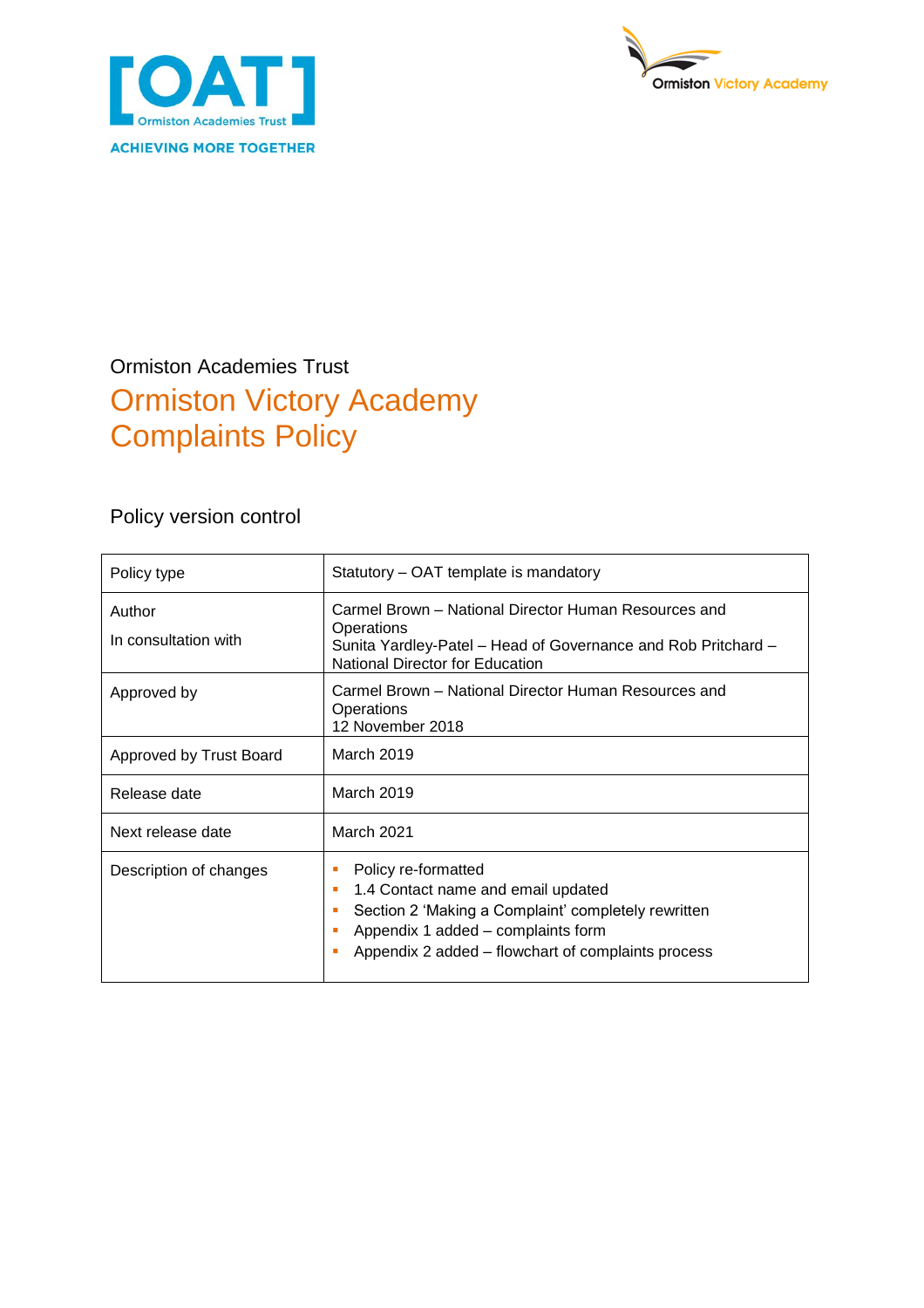

## **Contents**

| 1.   |  |  |  |
|------|--|--|--|
| 1.1. |  |  |  |
| 1.2. |  |  |  |
| 1.3. |  |  |  |
| 1.4. |  |  |  |
| 2.   |  |  |  |
| 2.1. |  |  |  |
| 2.2. |  |  |  |
| 2.3. |  |  |  |
| 2.4. |  |  |  |
| 3.   |  |  |  |
|      |  |  |  |
|      |  |  |  |
|      |  |  |  |
|      |  |  |  |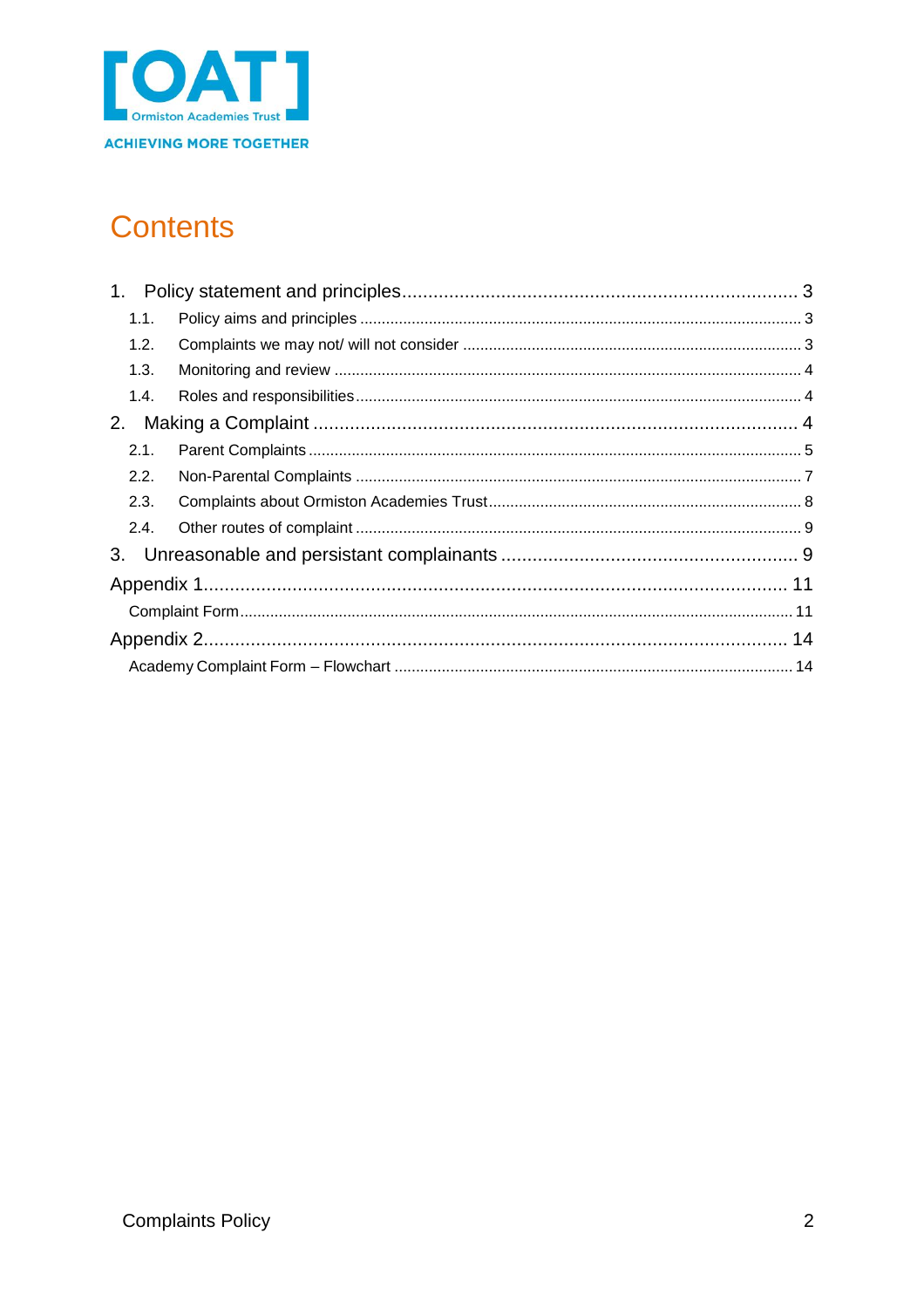

# <span id="page-2-0"></span>1.Policy statement and principles

## <span id="page-2-1"></span>1.1. Policy aims and principles

We are committed to dealing effectively with any concerns or complaint you may have about the provision of facilities and / or the services we offer. This policy relates to complaints about Ormiston Academies Trust and any of its academies.

We need to know as soon as possible if there is any cause for dissatisfaction. We aim to clarify any issues about which you are not sure and if possible, we will put right any mistakes we may have made. We also aim to learn from our mistakes and use the information we gain to improve our services. Should you become unhappy with OAT and/or an OAT academy we will try to address your concerns quickly and effectively. We will also try to find resolutions that are reasonable and acceptable to everyone concerned at the earliest possible stage.

All concerns and complaints will be dealt with in a positive manner and taken seriously, no individual will be penalised or treated unfairly as a result of making a complaint. Through this policy, we aim to put right any matter which may have gone wrong and to review systems and procedures in the light of the relevant circumstances.

We will make reasonable adjustments for people with disabilities in accordance with the Equality Act 2010 and the **Equality Policy** *[policy on the OAT website, www.ormistonacademiestrust.co.uk]*.

This policy is consistent with all other policies adopted by OAT and its academies and is written in line with current legislation and guidance.

### <span id="page-2-2"></span>1.2. Complaints we may not/ will not consider

We may not consider complaints in the following circumstances:

- We receive the complaint more than three months after the incident occurred, or for on-going issues more than six months from the last instance causing complaint
- We receive unreasonable or persistent complaints (please see section 3 below for further information)
- Matters that are the subject of legal action

We will not consider complaints in the following circumstances:

- Where the complaint has been made previously to us about the same or similar issue which has been fully investigated and / or resolved under this policy
- **Anonymous complaints**
- Complaints made by a third party on behalf of another person without prior authority
- If the complaint is about a third-party provider of a service that is organised or facilitated by us  $$ complaints of this nature should be directed to the service provider
- **Matters relating to exclusions and admissions that have their own processes**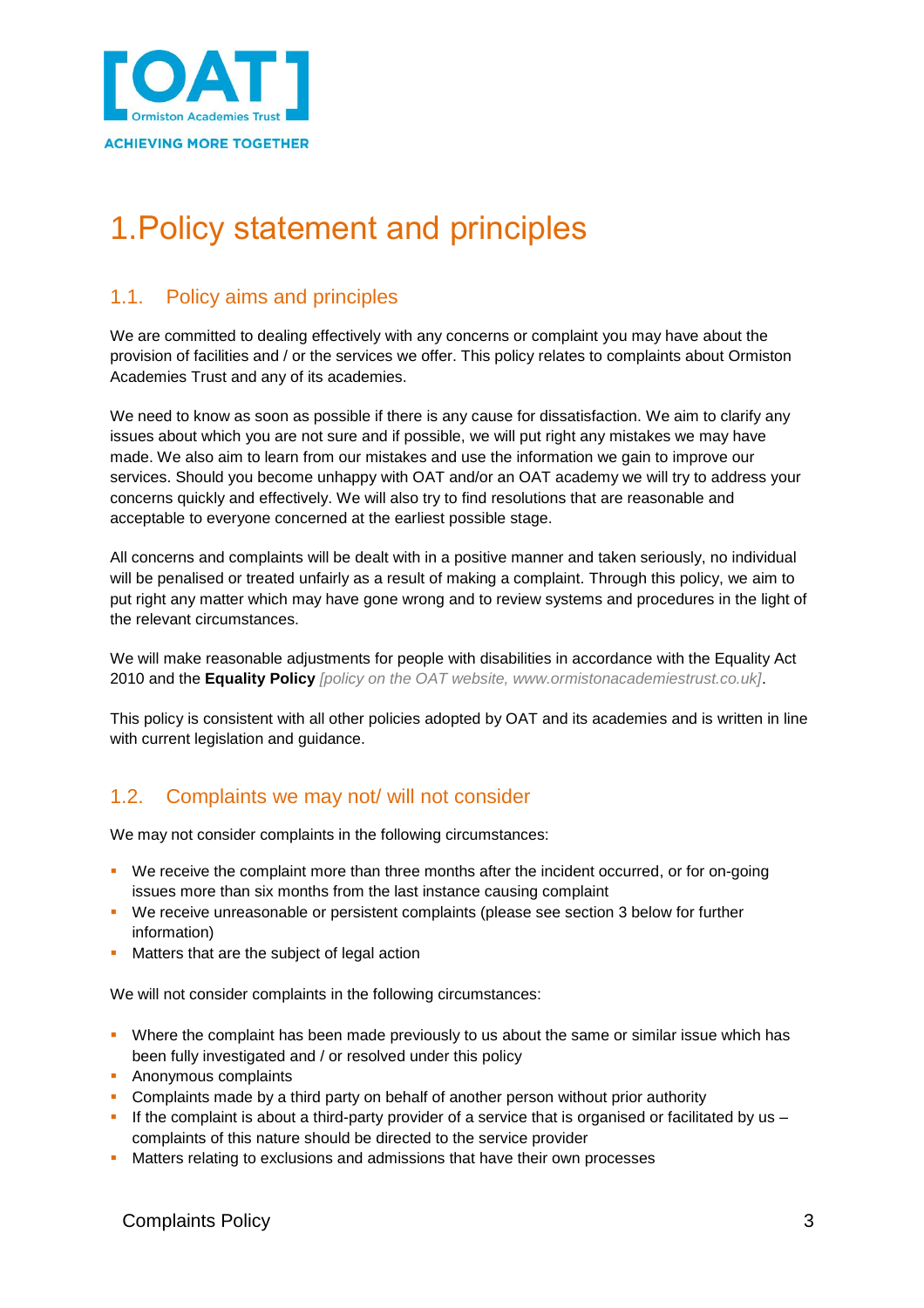

If we decide that we are unable to consider your complaint, we will write to you within three academy weeks following the receipt of your complaint and explain why. In some circumstances, we may decide that your concern(s) should be considered using another policy or procedure.

### <span id="page-3-0"></span>1.3. Monitoring and review

This policy will be reviewed annually or in the following circumstances:

- Changes in legislation and / or government guidance
- As a result of any other significant change or event
- In the event that the policy is determined not to be effective

If there are urgent concerns these should be raised with the Principal in the first instance for them to determine whether a review of the policy is required in advance of the review date.

### <span id="page-3-1"></span>1.4. Roles and responsibilities

| PA to the Principal               |           | Nicole Hawes (PA to Principal)       |
|-----------------------------------|-----------|--------------------------------------|
| <b>Contact Details</b><br>Email   |           | pa@ormistonvictoryacademy.co.uk      |
|                                   | Telephone | 01603 734162                         |
| <b>Vice Principal</b>             |           | Victoria Le Fur                      |
| <b>Contact Details</b>            | Email     | v.lefur@ormistonvictoryacademy.co.uk |
|                                   | Telephone | 01603742310                          |
| <b>OAT Complaints Coordinator</b> |           | Sunita Yardley-Patel                 |
| <b>Contact Details</b>            | Email     | complaints@ormistonacademies.co.uk   |
|                                   | Telephone | 0121 236 5100                        |

## <span id="page-3-2"></span>2.Making a Complaint

It may become obvious to a staff member that an individual is not happy about the actions or services we provide. The staff member should identify that a concern is being raised and should deal with this in accordance with the relevant procedure below. It is a precondition of the complaints procedure that reasonable attempts should be made to resolve issues on an informal basis (at stage 1) and the Chair of OAT or the chair of an academy governing body shall have the discretion, to be exercised reasonably, not to allow a complaint to be pursued where this precondition has not been met.

Every parent complaint that reaches stage 2 of the procedure must be recorded, detailing the action taken and the stage at which the complaint was resolved. A record of this will be retained with the complaint file which includes all of the documents relied upon when investigating the complaint.

The complaint file will be kept confidential except where the Secretary of State or a body conducting an inspection under section 109 of the Education and Skills Act 2008 requests access to it, and in accordance with data protection legislation. For information about how long we keep information for,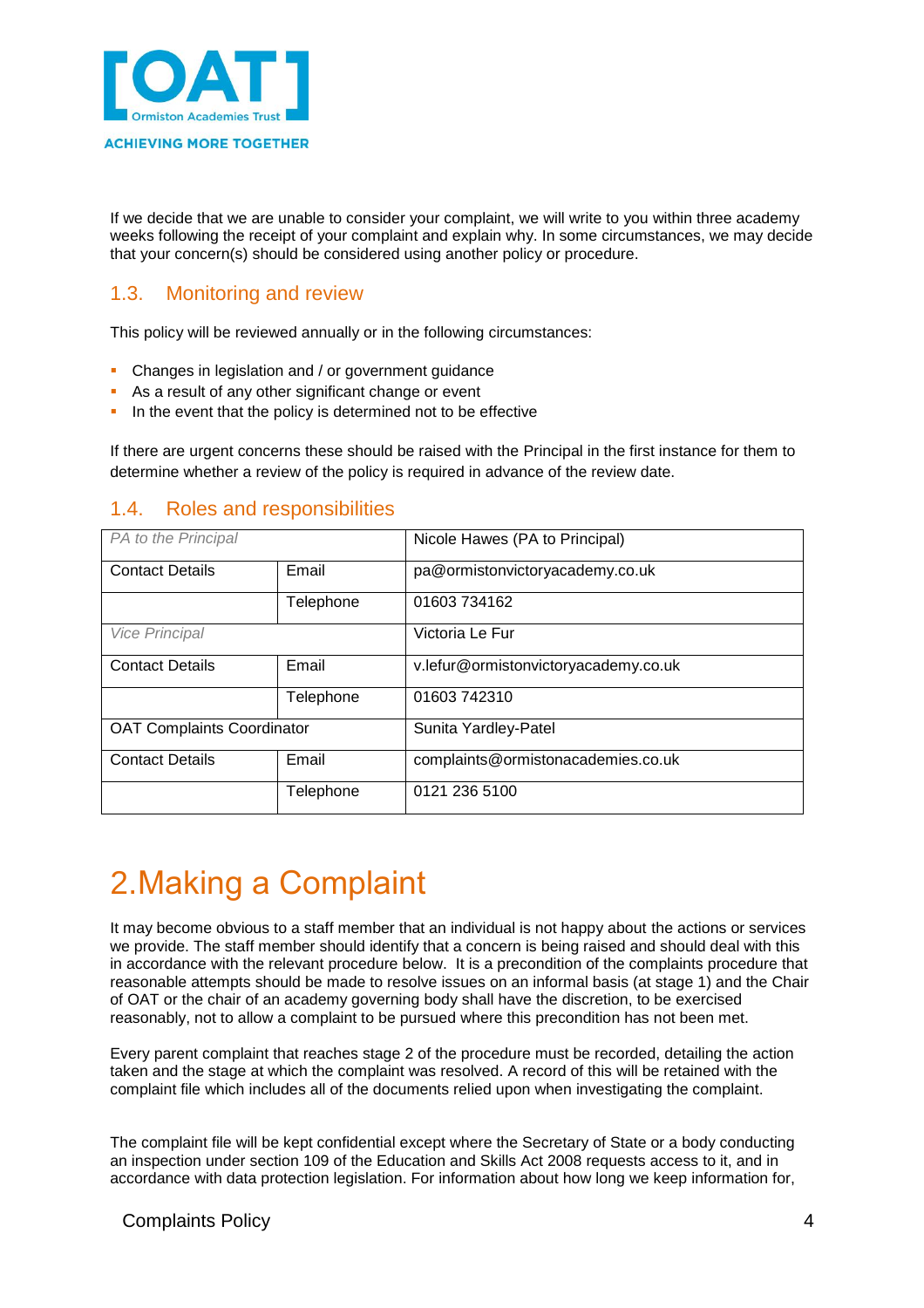

please see OAT's Records Retention Policy. Any requests for disclosure of any or all sections of this file will be dealt with on a case by case basis and in line with data protection legislation.

All complaints that reach stage 2 will be recorded on a complaints log which details the date the complaint was made, key complaints, what stage the complaint went to, whether the complaint was resolved and any actions that occurred as a result of the complaint. This is done to spot any trends arising and can inform us of the need for general or targeted training.

### <span id="page-4-0"></span>2.1. Parent Complaints

Parent complaints follow a three-stage process. With all stages of the complaint a satisfactory conclusion will end the complaints process and in effect close the complaint file, whereas an unsatisfactory conclusion will mean that the complaint will be escalated to the next stage of the process until the whole process is exhausted. This procedure is not available for use by prospective or past parents – it may only be used by parents of current pupils registered at an OAT academy.

#### 2.1.1 Stage One – Informal

If parents have a complaint, they should normally contact their child's form tutor, head of year or class teacher in the first instance. If the member of staff cannot resolve the matter alone, or a complaint is made in writing or by telephone to another member of staff, the complaint will be forwarded to the academy's complaints co-ordinator who will ask the appropriate person (for example, the head of year or deputy/assistant head) to handle the complaint. It may be necessary for the academy to request that a complaint form be completed to aid the understanding of the complaint. The academy will aim to resolve the complaint **within ten academy days.**

Any documents relied upon for this stage of the complaint (including any complaint form and written response will be retained on the complaint file. If the complaint is closed at this stage the complaint log will be updated. If the academy is unable to resolve the complaint at the informal stage, then parents can escalate the complaint to stage two.

#### 2.1.2 Stage two - Formal

All complaints at this stage must be received in writing unless reasonable adjustments are required. Stage Two complaints about the academy can be made in the following ways:

- Completing a complaint form (see appendix 1)– available from an OAT academy or by completing the contact form on the [OAT website;](http://www.ormistonacademiestrust.co.uk/contact) selecting the appropriate heading in the drop down list
- By phone or in person only where a reasonable adjustment to handle the complaint over the phone or in person needs to be made. If reasonable adjustments require the complaint to be made verbally then a written record of what the complaint is regarding should be recorded during the phone call / meeting and sent to the complainant.

The complaint will be investigated by the principal. Where the complaint is about the principal or a member of the governing body (excluding the chair) the complaint will be investigated by the regional director. If the complaint is about the chair of governors, the complaint will be investigated by the vice-chair or another member of the governing body. This will be decided within **five academy days** and an acknowledgement of the complaint will be sent to the complainant confirming who will be investigating the complaint and the timescales required to investigate and resolve the complaint.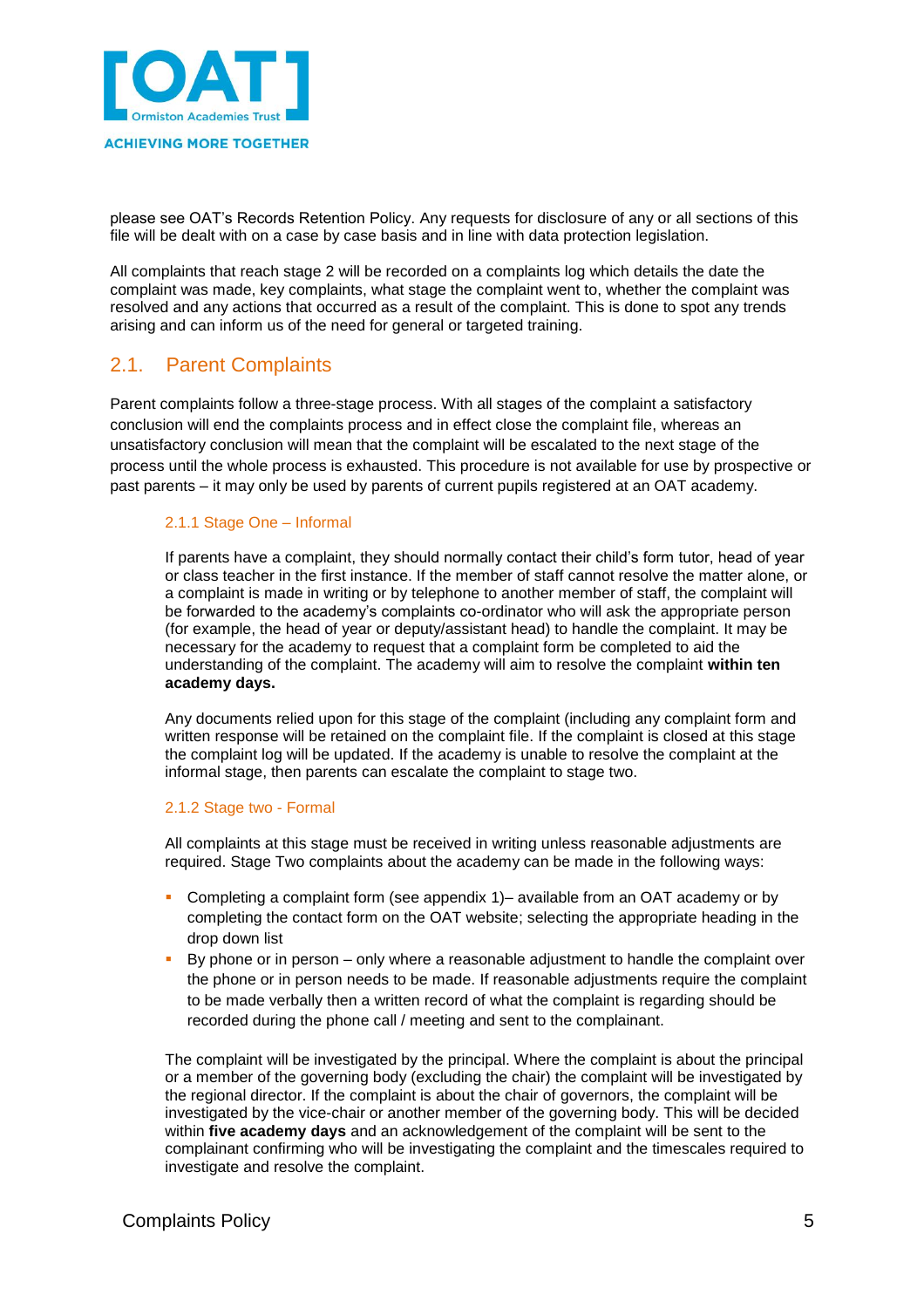

The investigator may delegate the task of collating the information to another staff member but not the decision on the action to be taken. The response should be received in writing within **four academy weeks** of the date of the acknowledgement letter for stage two where possible. Any delay in the investigation will be communicated to the complainant at the earliest opportunity.

If the complainant remains dissatisfied with the academy's final response, then they are able to progress the complaint to stage three. All documents relied upon for this stage of the complaint will be retained on the complaint file. If the complaint is closed at this stage the complaint log should be updated.

#### 2.1.3 Stage three – Complaints Panel

Stage three is the final stage of the complaints process where the complainant can request a complaint panel hearing. The complainant should contact OAT's Complaints Coordinator within **three academy weeks of the date of the stage two complaint outcome letter** if they would like a complaint panel to be convened. This should include the reasons why they are not satisfied with the outcome of the complaint and the steps that could be taken to resolve the complaint.

The panel will consist of at least three people. The composition of the panel may include persons from the following categories:

- A governor from the academy being complained about
- **An individual who is independent of Ormiston Academies Trust**
- A senior member of staff from Ormiston Academies Trust

At least one panel member will be an independent person who is independent of the running and management of the academy. The panel is independent and impartial. All members of the panel will have no prior involvement in the complaint or in the circumstances surrounding it. The complaints panel will be chaired by the member of staff from OAT and a clerk will attend to oversee the running of the panel and to take minutes.

The panel will be arranged by OAT's Complaints Coordinator at a location and time convenient to all parties. This will not exceed **four academy weeks** from the date the panel was requested by the complainant where possible. At any meeting, the complainant will be entitled to be accompanied by a friend, but legal representation will not be allowed. The panel will be held in private and its aim is to resolve the complaint and achieve reconciliation between the academy and the complainant. However, it is recognised that this might not always be possible, and it may only be possible to establish the facts and make recommendations.

The complaints panel will proceed irrespective of whether or not the complainant attends. If the complainant fails to attend on the day, the complaints panel will still proceed in their absence and the process will continue to its conclusion. Any further attempt to re-open the matter will be considered as falling under the unreasonable/persistent complaint section as below.

The panel can: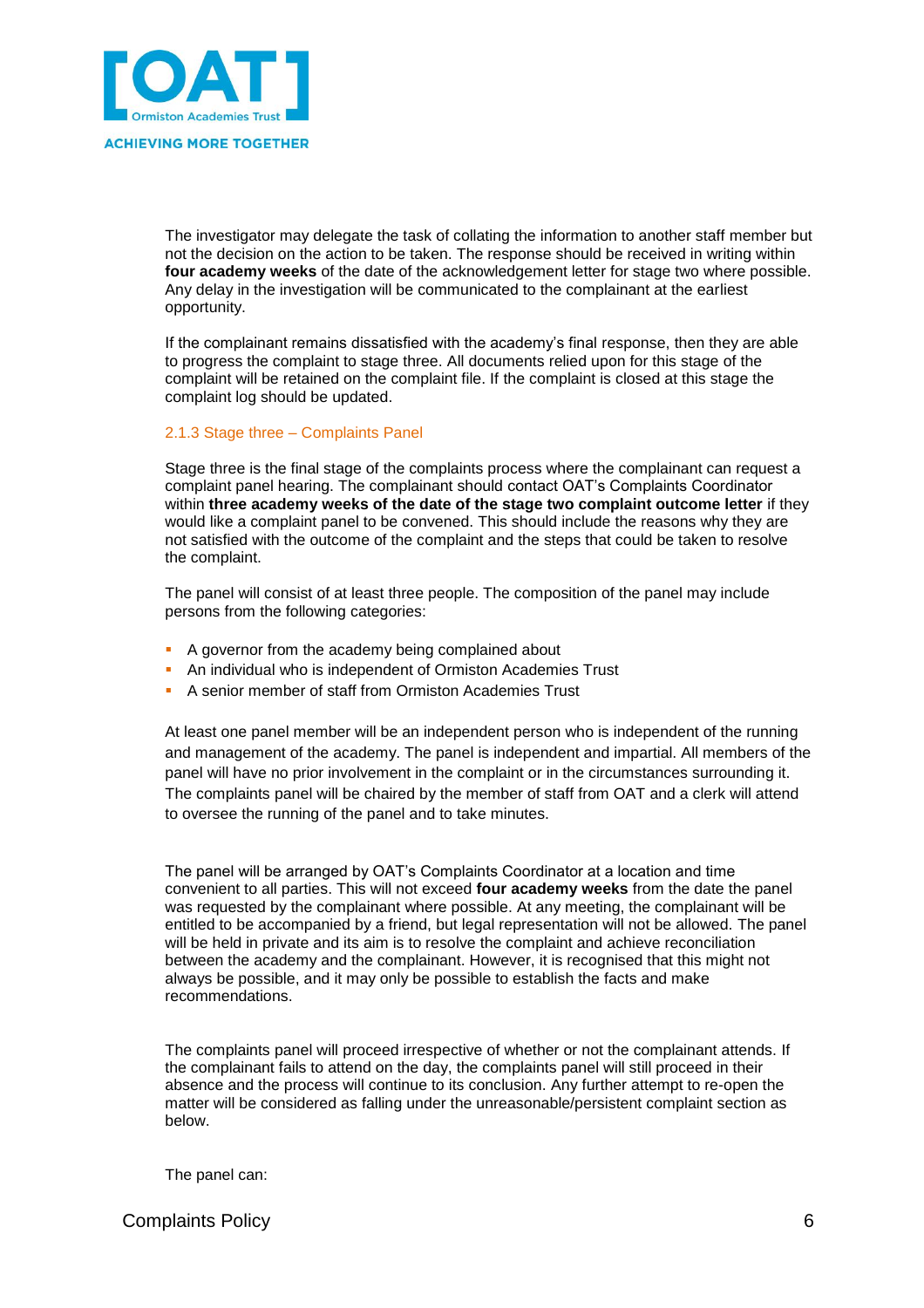

- Dismiss the complaint in the whole or in part
- **Uphold the complaint in whole or in part**
- **•** Decide on the appropriate action to be taken to resolve the complaint
- **Recommend changes to systems or procedures to ensure that problems of a similar nature** do not recur
- A letter will be sent to the complainant (by electronic mail or otherwise) confirming the findings and recommendations of the panel **within 10 academy days**. Where relevant, the copy of the findings and recommendations will be provided to the person complained about. The academy will update its complaint log, noting the stage at which the complaint was resolved, and action taken by OAT as a result of the complaint, and the findings and recommendations will be available for inspection on academy premises.

### <span id="page-6-0"></span>2.2. Non-Parental Complaints

#### 2.2.1.Stage one – informal

Where a concern or complaint has been brought to the attention of / identified by a staff member in person then they will address the issue on the spot, where appropriate. If the complaint has been raised over the phone or in writing the complaint will be forwarded to the appropriate person to handle the complaint (for example, the Academy complaints coordinator). It may be necessary for the academy to request that a complaint form be completed to aid the understanding of the complaint.

If it is a minor complaint, then this will be dealt with by the Academy complaints coordinator and / or another relevant member of staff. A full response will be provided within ten academy days. This may be a written response or can involve a meeting with a staff member. All documents relied upon for this stage of the complaint (including the complaint form and outcome) will be retained on the complaint file. If the complaint is closed at this stage the complaint log should be updated.

If the complainant remains dissatisfied with the academy's response, then they are able to progress the complaint to stage two.

#### 2.2.2.Stage two – formal

All complaints at this stage must be received in writing unless reasonable adjustments are required. Stage 2 complaints can be made in the following ways:

- Completing a complaint form available from Appendix 1 of this policy
- By email to [pa@ormistonvictoryacademy.co.uk](mailto:pa@ormistonvictoryacademy.co.uk) to help us identify that it is a complaint then please put 'complaint' in the subject heading
- **IDED In writing to Miss Nicole Hawes (PA to Principal), Ormiston Victory Academy, Middleton** Crescent, Costessey, Norwich, Norfolk, NR5 0PX

By phone or in person – only where a reasonable adjustment to handle the complaint over the phone or in person has been made. If reasonable adjustments require the complaint to be made verbally then a written record of what the complaint is regarding should be recorded during the phone call / meeting and sent to the complainant.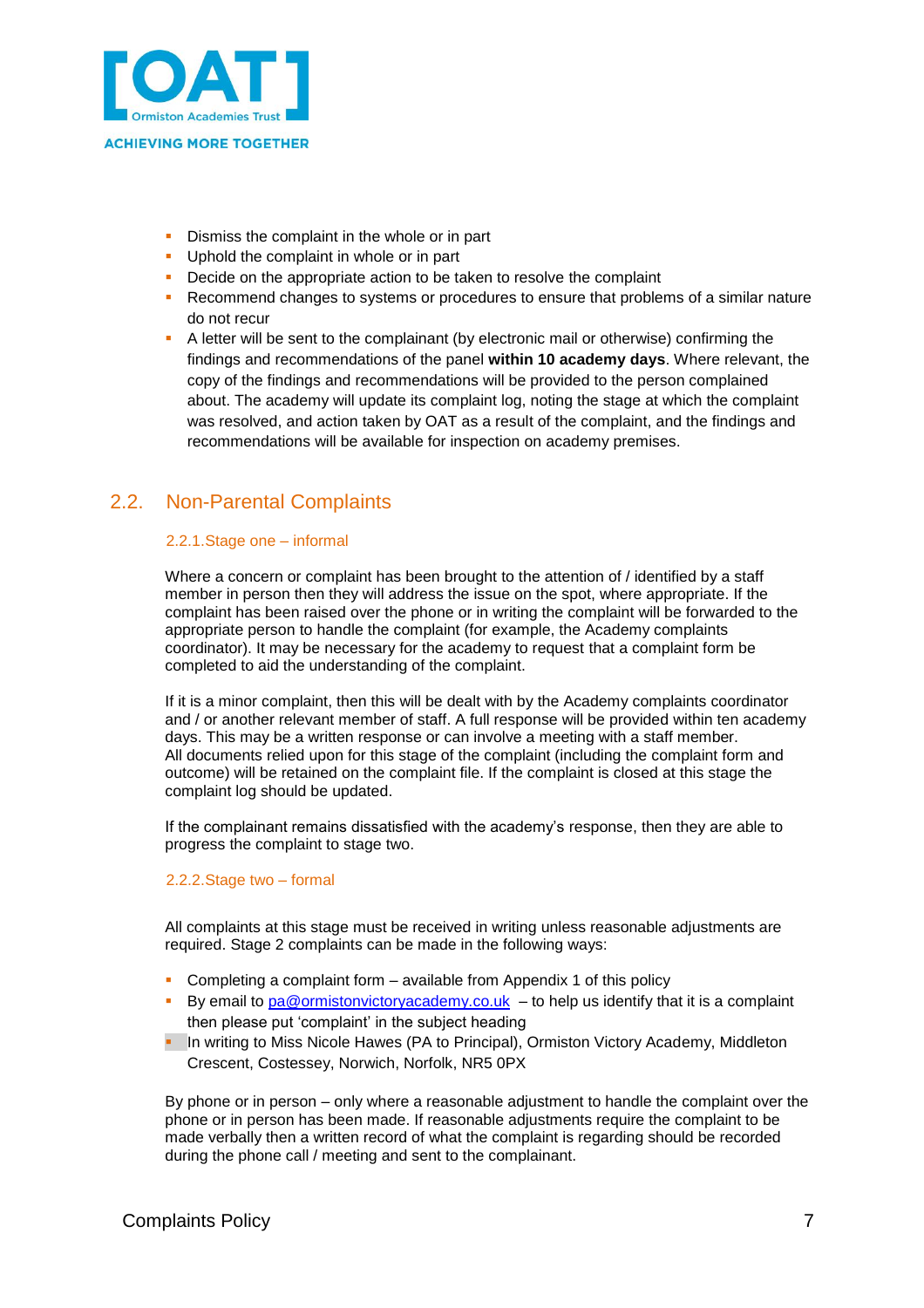

The complaint will be investigated by the principal. Where the complaint is about either the principal the complaint will be investigated by the regional director. This will be decided within five academy days and an acknowledgement of the complaint will be sent to the complainant confirming who will be investigating the complaint and the timescales required to investigate and resolve the complaint (if different from those set out below).

The investigator may delegate the task of collating the information to another staff member but not the decision on the action to be taken. The response should be received in writing within four academy weeks of the date of the acknowledgement letter where possible. Any delay in the investigation will be communicated to the complainant at the earliest opportunity. The decision of the principal or regional director at this stage is final.

All documents relied upon for this stage of the complaint will be retained on the complaint file.

### <span id="page-7-0"></span>2.3. Complaints about Ormiston Academies Trust

There may be times when a complaint is received that is regarding the actions of OAT and / or an OAT staff member. In these instances, the procedures for dealing with such complaints differ from those regarding academies.

The process for complaining about OAT follows two stages. Complaints to OAT are likely to be in relation to the services that OAT provides or the actions of its employees. Again, it is a precondition of the complaints procedure that reasonable attempts should be made to resolve issues on an informal basis (at stage 1) and the Chief Executive Officer of OAT shall have the discretion, to be exercised reasonably, not to allow a complaint to be pursued where this precondition has not been met.

#### 2.3.1.Stage one – informal

Informal concerns can be made over the phone, by email or post. Concerns should be raised directly with the staff member that they involve. If your concerns are not able to be resolved directly with the staff member involved, then you should follow the process detailed in stage two.

#### 2.3.2.Stage two – formal

A complaint should be made in writing to OAT's complaints coordinator.

The complaint will be dealt with by the line manager of the person who the complaint involves and / or OAT's complaints coordinator. Where the complaint cannot be resolved immediately, a full response will be provided within ten academy days.

#### 2.3.3.Stage three – review

The final stage is for the complaint to be reviewed by a member of the executive team. It is the responsibility of the complainant to request a review.

To request a review, you should write to OAT's complaints coordinator detailing why you remain unhappy with the stage two response. This request will be acknowledged within five working days. The complaints coordinator will pass this on for review. They will remain your main point of contact at this stage.

The task of collating the information may be delegated to another staff member but not the decision on the action to be taken. A full and final response to your complaint will be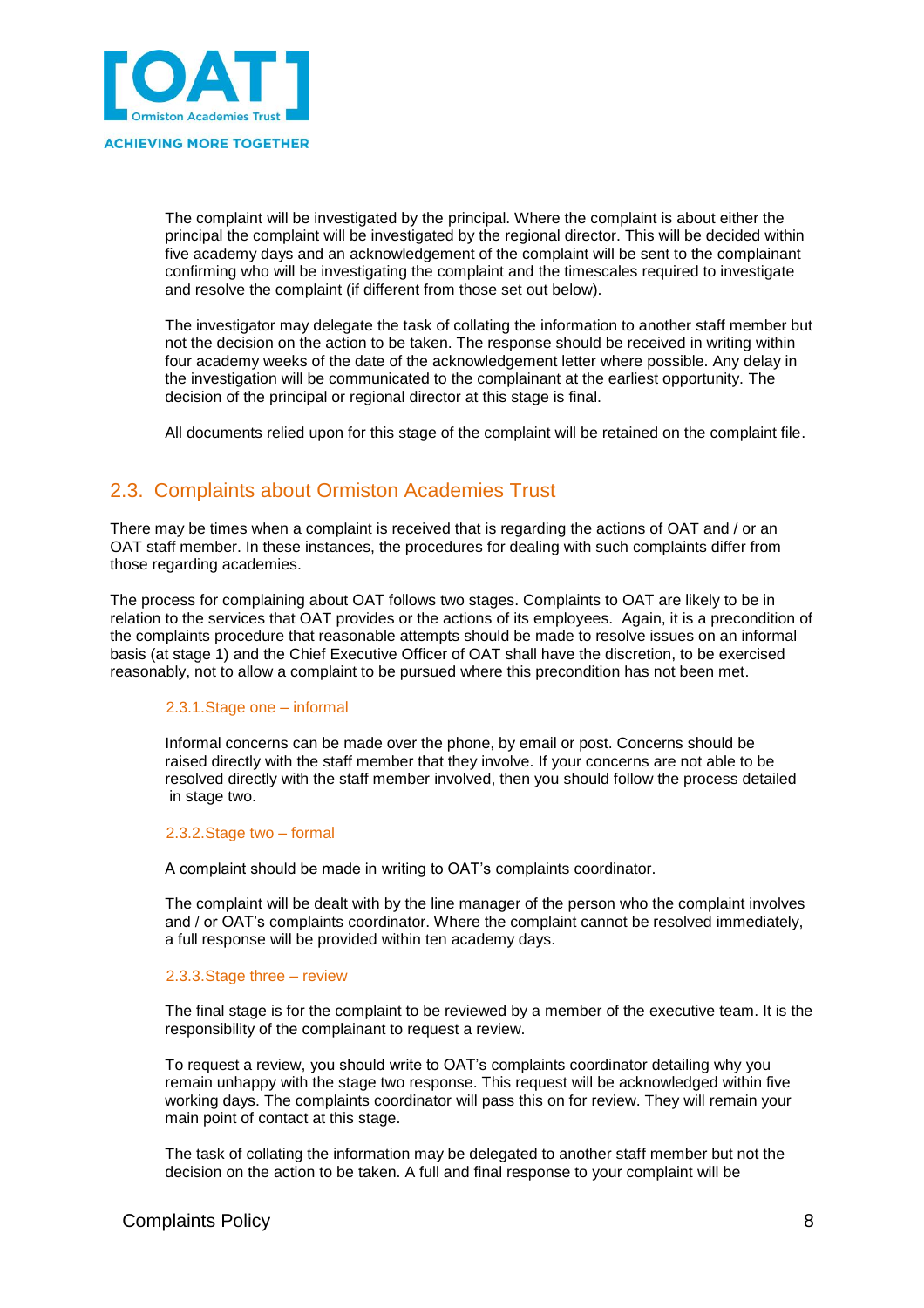

communicated in writing within two academy weeks of the complaint being allocated to a member of the executive team.

### <span id="page-8-0"></span>2.4. Other routes of complaint

Should the complainant be unsatisfied with the outcome of this complaints policy or wish to complain about an issue that we are unable to investigate the complainant can contact the following organisations (depending on the nature of the complaint).

| Complaint                                                                                                                                                                                                     | Who to contact                                  |
|---------------------------------------------------------------------------------------------------------------------------------------------------------------------------------------------------------------|-------------------------------------------------|
| Examination results or curriculum content                                                                                                                                                                     | Ofqual and the awarding body                    |
| Undue delay / not complying with the complaints policy when<br>considering complaint, where there is a breach in the academies<br>funding agreement, or it fails to comply with any other legal<br>obligation | Education Skills and Funding<br>Agency (ESFA)   |
| Safeguarding or child protection matters                                                                                                                                                                      | Local Safeguarding Children's<br>Board          |
| Discrimination                                                                                                                                                                                                | <b>Equality Advisory and Support</b><br>Service |
| A child or young person's Statement of Special Education Need                                                                                                                                                 | <b>SEN and Disability Tribunal</b>              |
| <b>Employment matters</b>                                                                                                                                                                                     | <b>Employment Tribunal</b>                      |
| Data protection or freedom of information                                                                                                                                                                     | Information Commissioner's<br>Office            |
| For complaints that affect the whole academy (i.e. problems with<br>the quality of education or poor management)                                                                                              | Ofsted                                          |

## <span id="page-8-1"></span>3.Unreasonable and persistant complainants

We expect anyone who wishes to raise concerns to:

- Treat all members of OAT and the academy community with courtesy and respect
- Avoid the use of violence, or threats of violence, towards people or property
- Allow us a reasonable time to respond to a complaint and follow the complaints procedure

Whilst we recognise that some complaints may relate to serious and distressing incidents, we will not accept threatening or harassing behaviour towards any members of OAT or the academy community. In a minority of cases, people pursue their complaints in a way which can either impede the investigation of their complaint or can have significant resource issues for the academy or OAT.

This can happen either while their complaint is being investigated, or once the investigation has been concluded. We define unreasonable, persistent and vexatious complainants as those complainants who, because of the frequency or nature of their contacts, hinder our consideration of their complaints,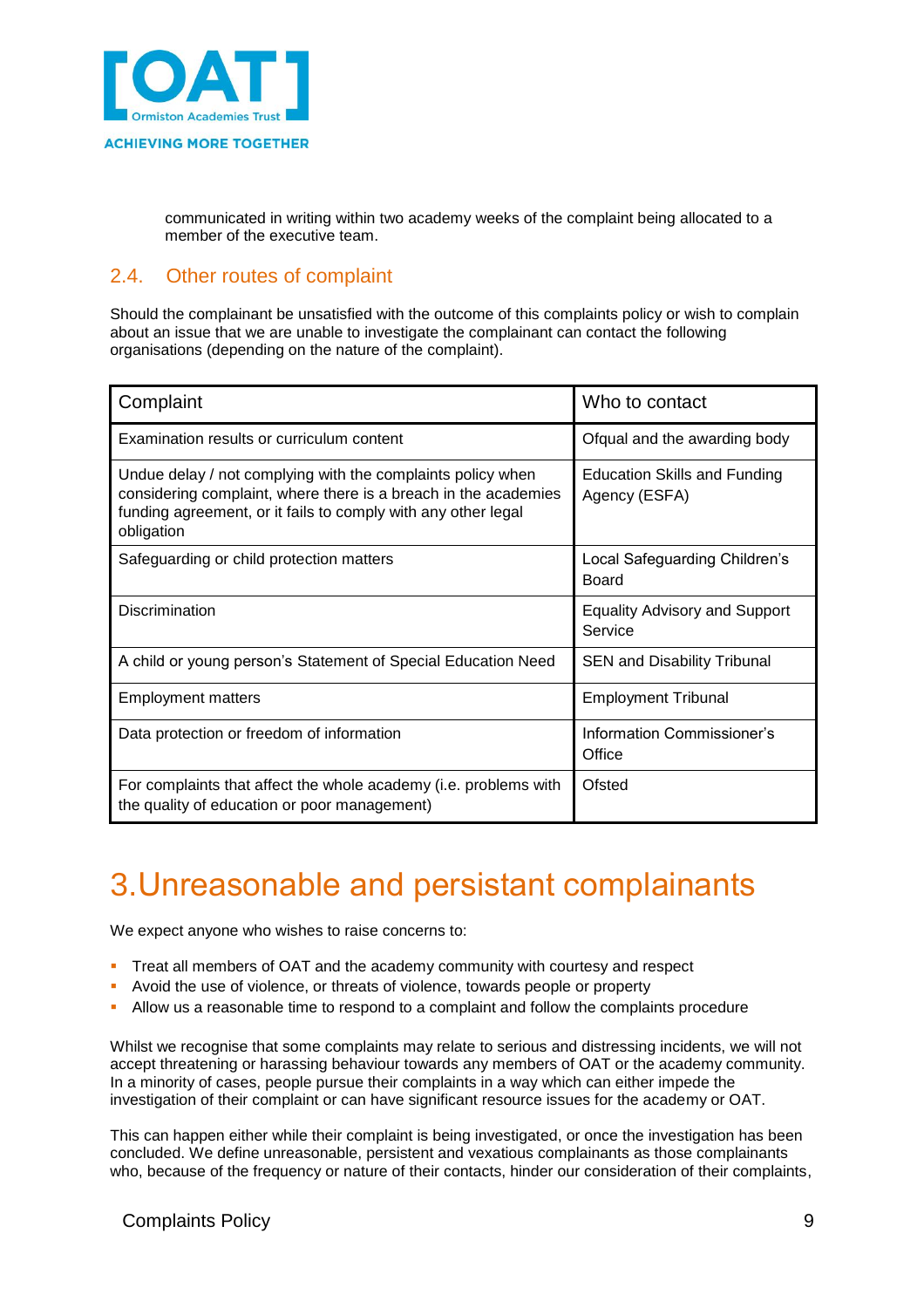

particularly if the matter appears to be pursued in a way intended to cause personal distress rather than to seek a resolution.

We will not tolerate any form of unacceptable behaviour. In cases of vexatious / unreasonably persistent complaints or abusive behaviour, we may take some or all of the following steps, as appropriate:

- Inform the complainant informally or formally that their behaviour is now considered to be unreasonable or unacceptable, and request a changed approach
- Require any personal contact to take place in the presence of an appropriate witness
- Restrict contact to certain methods, such as in writing or through a third party
- Not reply to or acknowledge any further contact from them on the specific topic of that complaint and / or:
	- **Ban the individual from entering the premises**
	- **Report the matter to the police or take legal action**

Any restriction that is imposed on the complainant's contact with us will be appropriate and proportionate and the complainant will be advised of the period of time the restriction will be in place for. OAT will always be involved with a decision to apply any or all the steps detailed above unless emergency action is required.

Legitimate new complaints will always be considered and treated on their merits.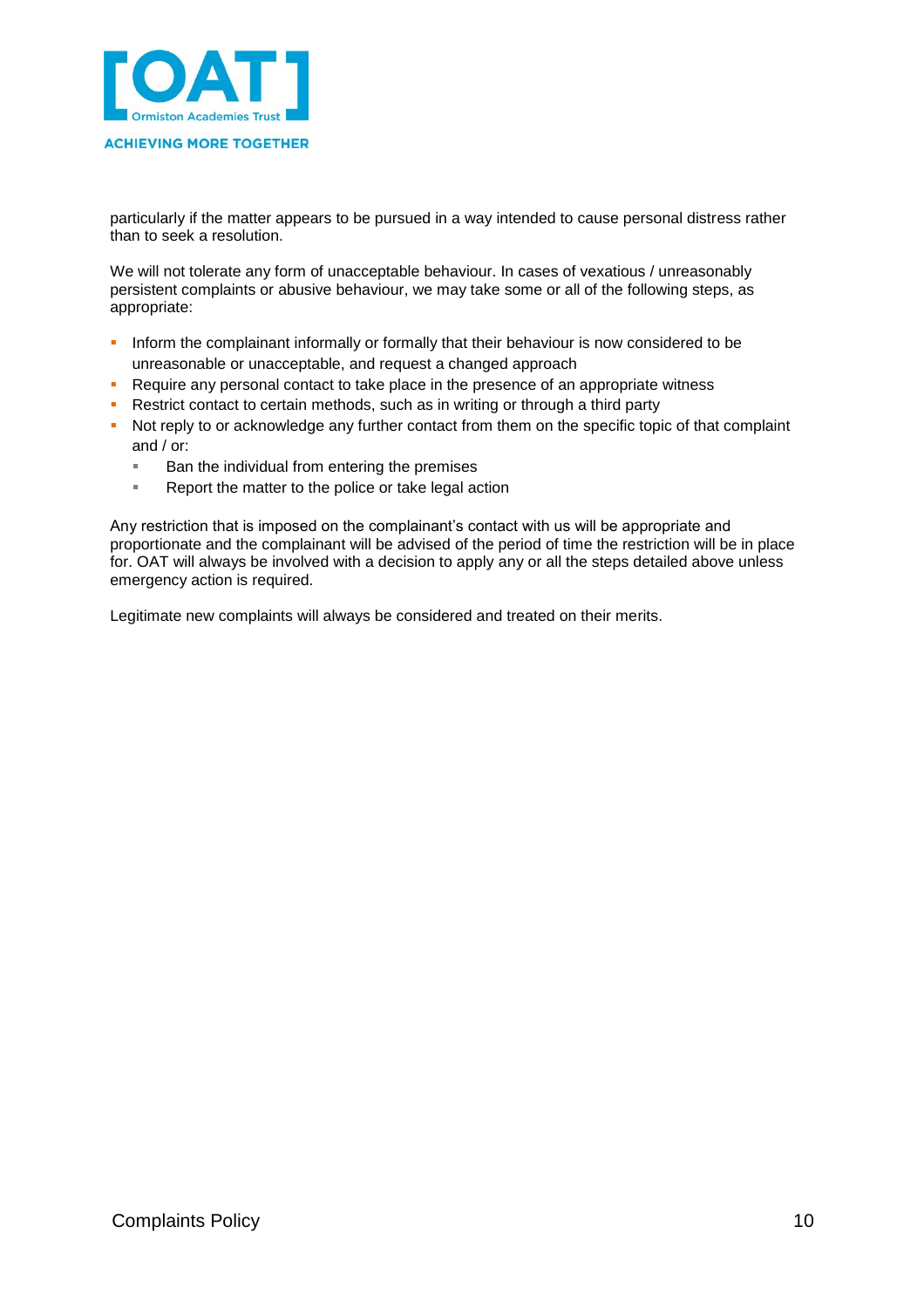



# <span id="page-10-0"></span>Appendix 1

## <span id="page-10-1"></span>Complaint Form

Please complete and return to Miss Nicole Hawes (PA to Principal), Ormiston Victory Academy, Middleton Crescent, Costessey, Norwich, Norfolk, NR5 0PX or <u>pa@ormistonvictoryacademy.co.uk</u> who will acknowledge receipt and explain what action will be taken.

| Your name:                             |  |
|----------------------------------------|--|
| Student's name and form:               |  |
| Your relationship to the student:      |  |
| Address:                               |  |
| Postcode:                              |  |
| Day time telephone number:             |  |
| Evening telephone number:              |  |
| Please give details of your complaint. |  |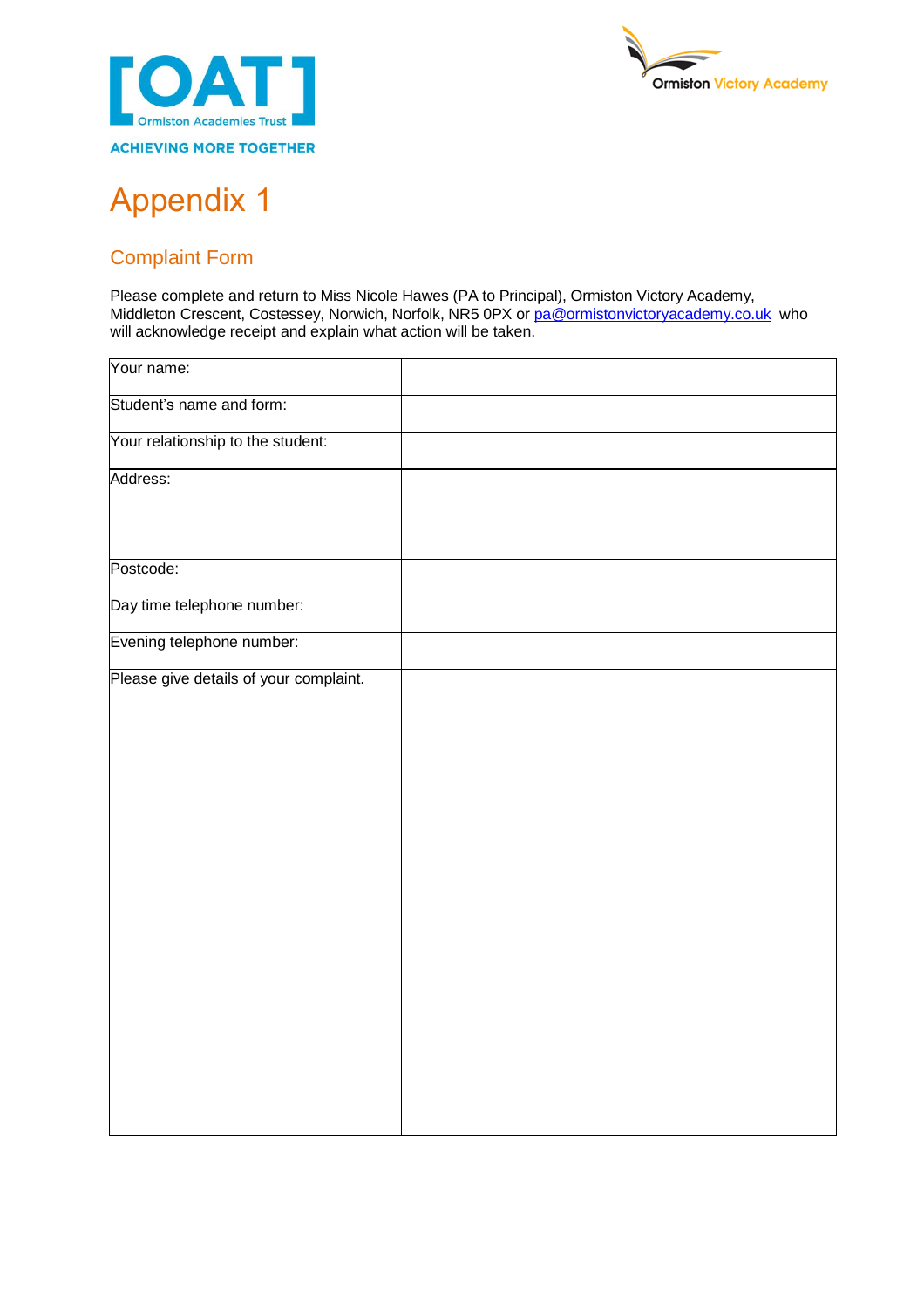

#### **ACHIEVING MORE TOGETHER**

What action have you taken to resolve the complaint? Who did you talk to? What was the response?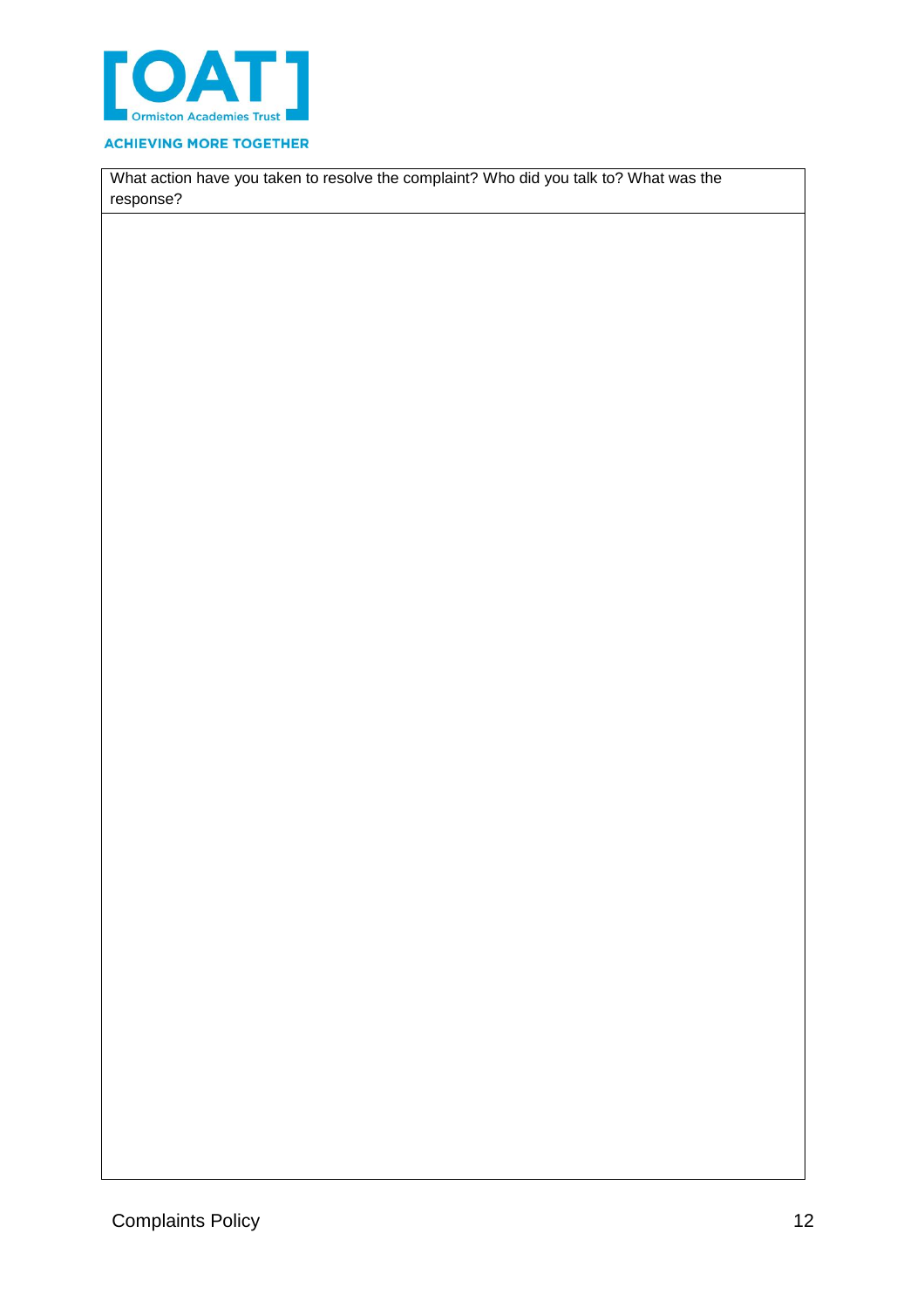

#### **ACHIEVING MORE TOGETHER**

What actions do you feel will resolve your complaint at this stage?

Are you attaching any further paper work? Y/N

**Signature:**......................................................................................... **Date:** ............................................